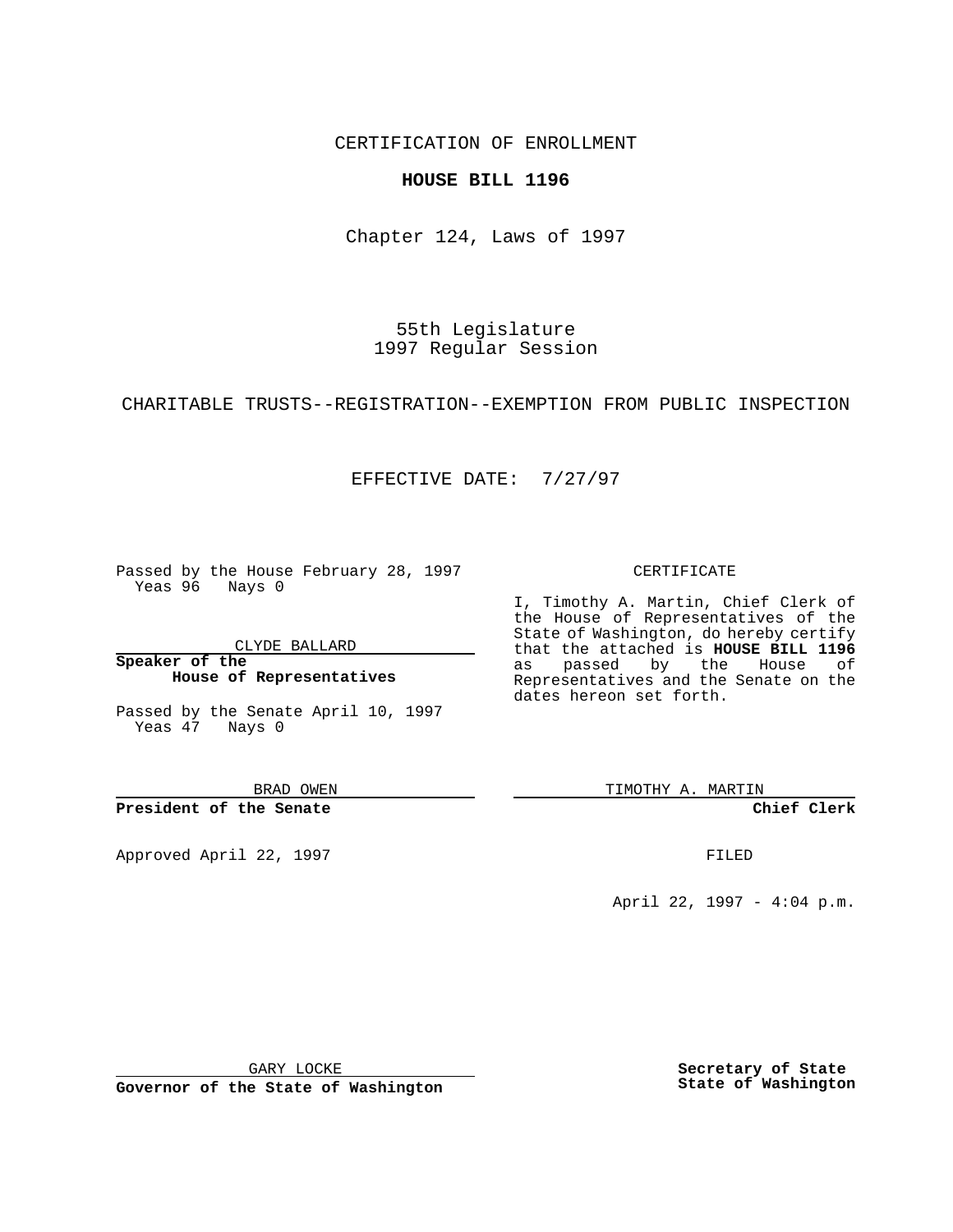# **HOUSE BILL 1196** \_\_\_\_\_\_\_\_\_\_\_\_\_\_\_\_\_\_\_\_\_\_\_\_\_\_\_\_\_\_\_\_\_\_\_\_\_\_\_\_\_\_\_\_\_\_\_

\_\_\_\_\_\_\_\_\_\_\_\_\_\_\_\_\_\_\_\_\_\_\_\_\_\_\_\_\_\_\_\_\_\_\_\_\_\_\_\_\_\_\_\_\_\_\_

Passed Legislature - 1997 Regular Session

#### **State of Washington 55th Legislature 1997 Regular Session**

**By** Representatives McDonald, Costa, Sheahan, Sterk and Skinner; by request of Secretary of State

Read first time 01/16/97. Referred to Committee on Law & Justice.

1 AN ACT Relating to charitable trusts; amending RCW 11.110.060, 2 11.110.070, and  $11.110.075$ ; adding a new section to chapter 11.110 RCW; 3 and repealing RCW 11.110.050, 11.110.073, and 11.110.080.

4 BE IT ENACTED BY THE LEGISLATURE OF THE STATE OF WASHINGTON:

5 NEW SECTION. **Sec. 1.** A new section is added to chapter 11.110 RCW 6 to read as follows:

7 (1) Except as provided in subsection (2) of this section, a 8 trustee, as defined by RCW 11.110.020, must register with the secretary 9 of state if, as to a particular charitable trust:

10 (a) The trustee holds assets in trust, invested for income-11 producing purposes, exceeding a value established by the secretary of 12 state by rule;

13 (b) Under the terms of the trust all or part of the principal or 14 income of the trust can or must currently be expended for charitable 15 purposes; and

16 (c) The trust instrument does not require the distribution of the 17 entire trust corpus within a period of one year or less.

18 (2) A trustee of a trust, in which the only charitable interest is 19 in the nature of a remainder, is not required to register during any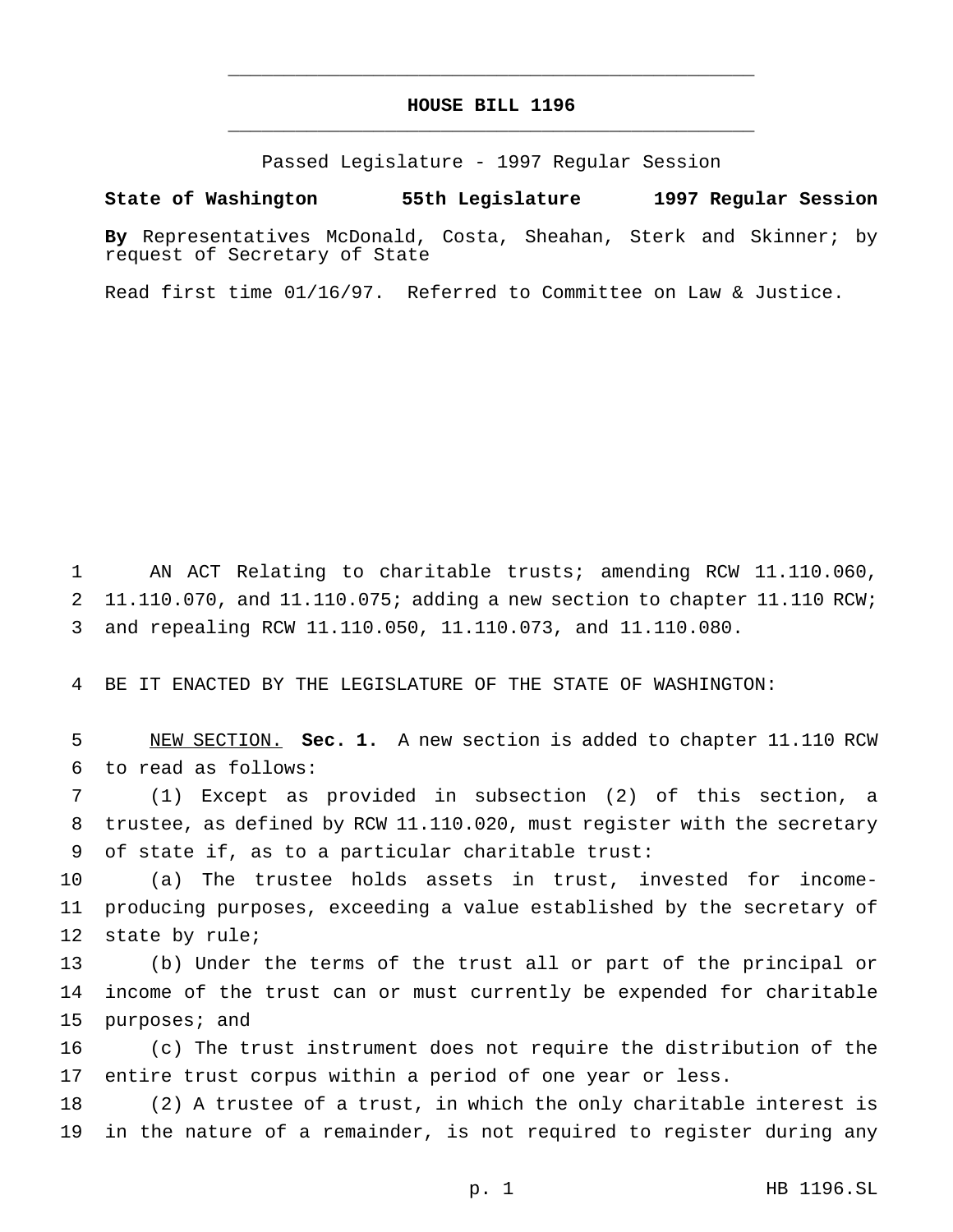life estate or other term that precedes the charitable interest. This exclusion from registration applies to trusts which have more than one noncharitable life income beneficiary, even if the death of one such beneficiary obligates the trustee to distribute a remainder interest to 5 charity.

 (3) A trustee of a charitable trust that is not required to register pursuant to this section is subject to all requirements of this chapter other than those governing registration and reporting to the secretary of state.

10 **Sec. 2.** RCW 11.110.060 and 1993 c 471 s 28 are each amended to 11 read as follows:

12 (1) Every trustee required to file under section 1 of this act 13 shall file with the secretary of state within  $((\text{two}))$  four months after 14 receiving possession or control of the trust corpus, or after the trust 15 becomes a trust described by section 1(1) of this act:

16  $(a)$   $\overline{A}$  copy of the instrument establishing his or her title, powers, 17 or duties( $\left(\frac{1}{\epsilon_1}, \frac{1}{\epsilon_2}, \frac{1}{\epsilon_3}\right)$ ) :

18 (b) An inventory of the assets of such charitable trust((- In 19 addition, trustees exempted from the provisions of RCW 11.110.070 by 20 RCW 11.110.073 shall file with the secretary of state a copy of the 21 declaration of the tax-exempt status or other basis of the claim for 22 such exemption; a copy of the instrument establishing the trustee's 23 title, powers or duties; an inventory of the assets of such trust; and, 24 annually, a copy of each publicly available United States tax or 25 information return or report of the trust which the trustee files with 26 the internal revenue service. The trustees of charitable trusts 27 existing at the time this chapter takes effect or on August 9, 1971, 28 shall comply with this section within six months thereafter)); and

29 (c) A registration form setting forth the trustee's name, mailing 30 address, physical address if different, and additional identifying 31 information required by the secretary by rule.

32 (2) A successor trustee to a previously registered trust shall file 33 a registration form and inventory of assets within four months after 34 receiving possession or control of the trust corpus.

35 (3) A trustee required to register shall file with the secretary of 36 state copies of all amendments to the trust instrument within four 37 months of the making of the amendment.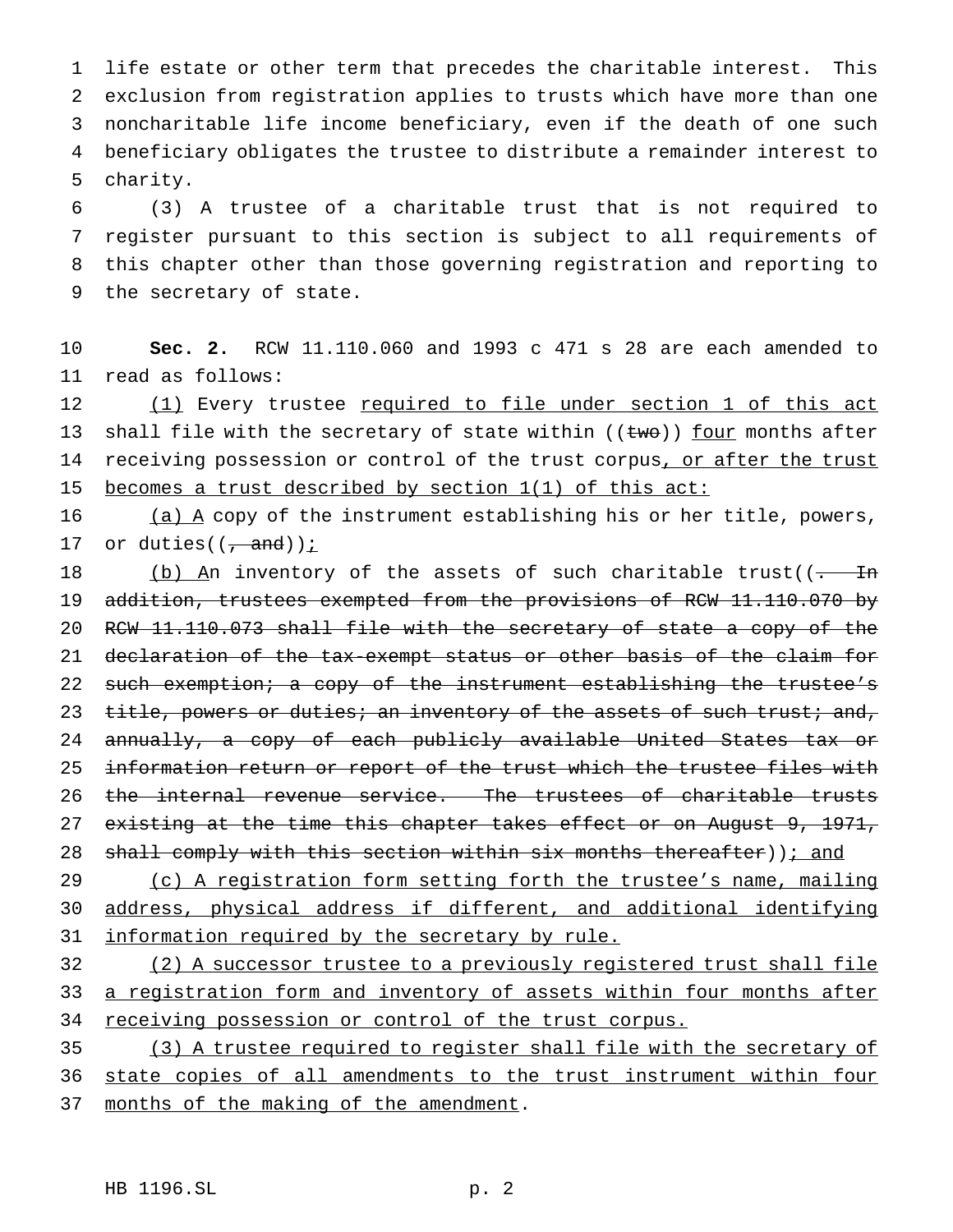1 **Sec. 3.** RCW 11.110.070 and 1993 c 471 s 29 are each amended to 2 read as follows:

3 ((Except as otherwise provided)) Every trustee ((subject to this 4 chapter shall file with the secretary of state annual reports, under 5 oath, setting forth information as to the nature of the assets held for 6 charitable purposes and the administration thereof by the trustee, in 7 accordance with rules of the secretary of state.

8 The secretary of state shall make rules as to the time for filing 9 reports, the contents thereof, and the manner of executing and filing 10 them. The secretary of state may classify trusts and other 11 relationships concerning property held for a charitable purpose as to 12 purpose, nature of assets, duration of the trust or other relationship, 13 amount of assets, amounts to be devoted to charitable purposes, nature 14 of trustee, or otherwise, and may establish different rules for the 15 different classes as to time and nature of the reports required, to the 16 ends (1) that the secretary of state shall receive reasonably current, 17 periodic reports as to all charitable trusts or other relationships of 18 a similar nature which will enable the secretary of state to ascertain 19 whether they are being properly administered, and (2) that periodic 20 reports shall not unreasonably add to the expense of the administration 21 of charitable trusts and similar relationships. The secretary of state 22 may suspend the filing of reports as to a particular charitable trust 23 or relationship for a reasonable, specifically designated time upon 24 written application of the trustee filed with the secretary of state 25 after the secretary of state has filed in the register of charitable 26 trusts a written statement that the interests of the beneficiaries will 27 not be prejudiced thereby and that periodic reports are not required 28 for proper supervision by the secretary of state's office.

29 A copy of an account filed by the trustee in any court having 30 jurisdiction of the trust or other relationship, if the account 31 substantially complies with the rules of the secretary of state, may be 32 filed as a report required by this section.

33 The first report for a trust or similar relationship hereafter 34 established, unless the filing thereof is suspended as herein provided, 35 shall be filed not later than one year after any part of the income or 36 principal is authorized or required to be applied to a charitable 37 purpose. If any part of the income or principal of a trust previously 38 established is authorized or required to be applied to a charitable 39 purpose at the time this act takes effect, the first report, unless the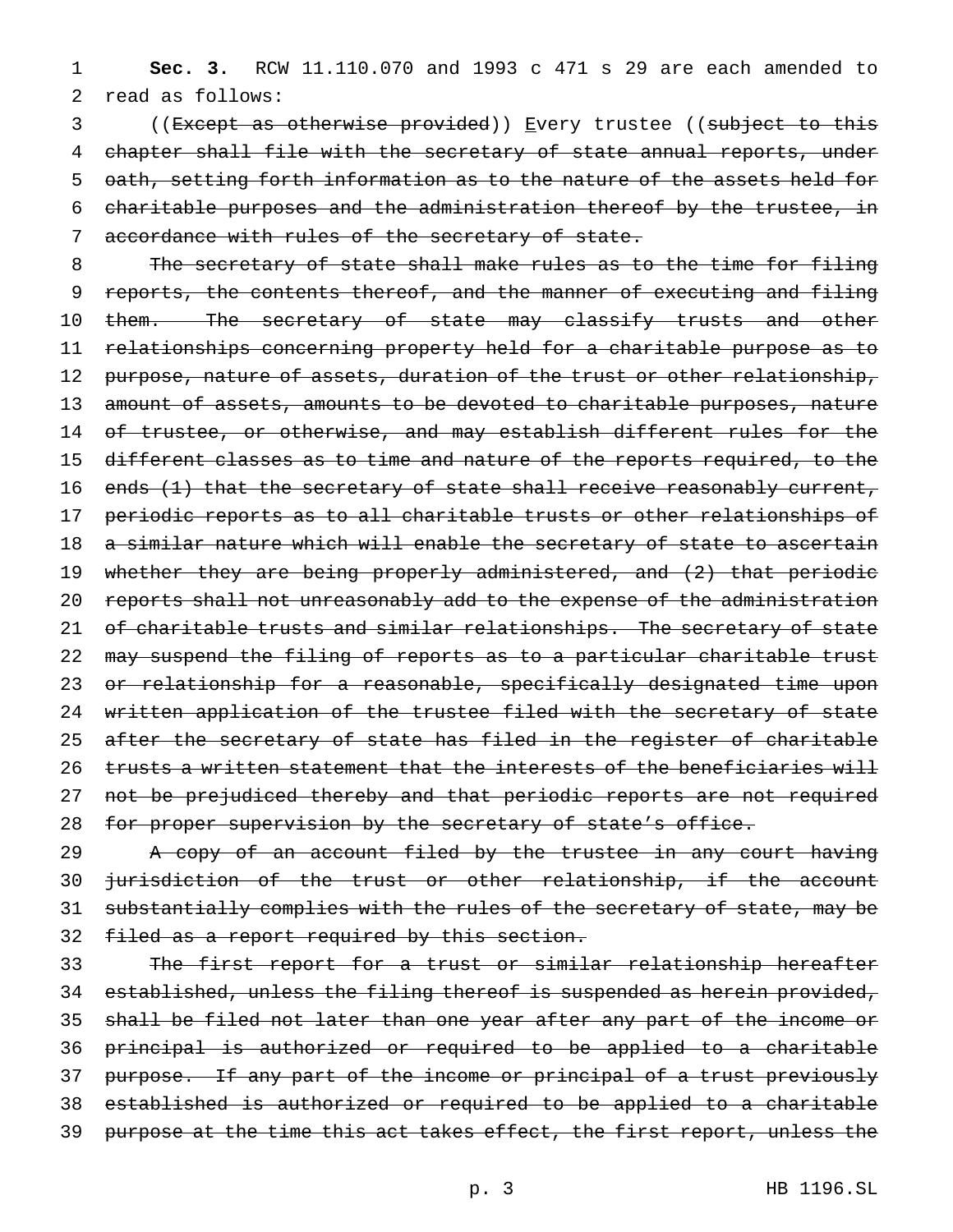filing thereof is suspended, shall be filed within six months after 2 July 30, 1967)) required to register under section 1 of this act shall 3 file with the secretary of state a copy of each publicly available 4 United States tax or information return or report of the trust at the time that the trustee files with the internal revenue service. The secretary may provide by rule for the exemption from reporting under this section by some or all trusts not required to file a federal tax 8 or information return, and for a substitute form containing similar information to be used by any trusts not so exempted.

 **Sec. 4.** RCW 11.110.075 and 1993 c 471 s 30 are each amended to read as follows:

 A trust is not exclusively for charitable purposes, within the meaning of RCW 11.110.040, when the instrument creating it contains a trust for several or mixed purposes, and any one or more of such purposes is not charitable within the meaning of RCW 11.110.020, as enacted or hereafter amended. Such instrument shall be withheld from public inspection by the secretary of state and no information as to such noncharitable purpose shall be made public. The attorney general shall have free access to such information.

20 ((Annual reporting of such trusts to the secretary of state, as required by RCW 11.110.060 or 11.110.070, shall commence within one 22 year after trust income or principal is authorized or required to be 23 used for a charitable purpose.

24 When a trust consists of a vested charitable remainder preceded by 25 a life estate, a copy of the instrument shall be filed by the trustee 26 or by the life tenant, within two months after commencement of the life 27 estate.

28 If the trust instrument contains only contingent gifts or remainders to charitable purposes, no charitable trust shall be deemed created until a charitable gift or remainder is legally vested. The first registration or report of such trust shall be filed within two months after trust income or principal is authorized or required to be 33 used for a charitable purpose.))

 NEW SECTION. **Sec. 5.** The following acts or parts of acts are each repealed:

 (1) RCW 11.110.050 and 1993 c 471 s 27 & 1985 c 30 s 116; (2) RCW 11.110.073 and 1994 c 92s2& 1985 c 30 s 119; and